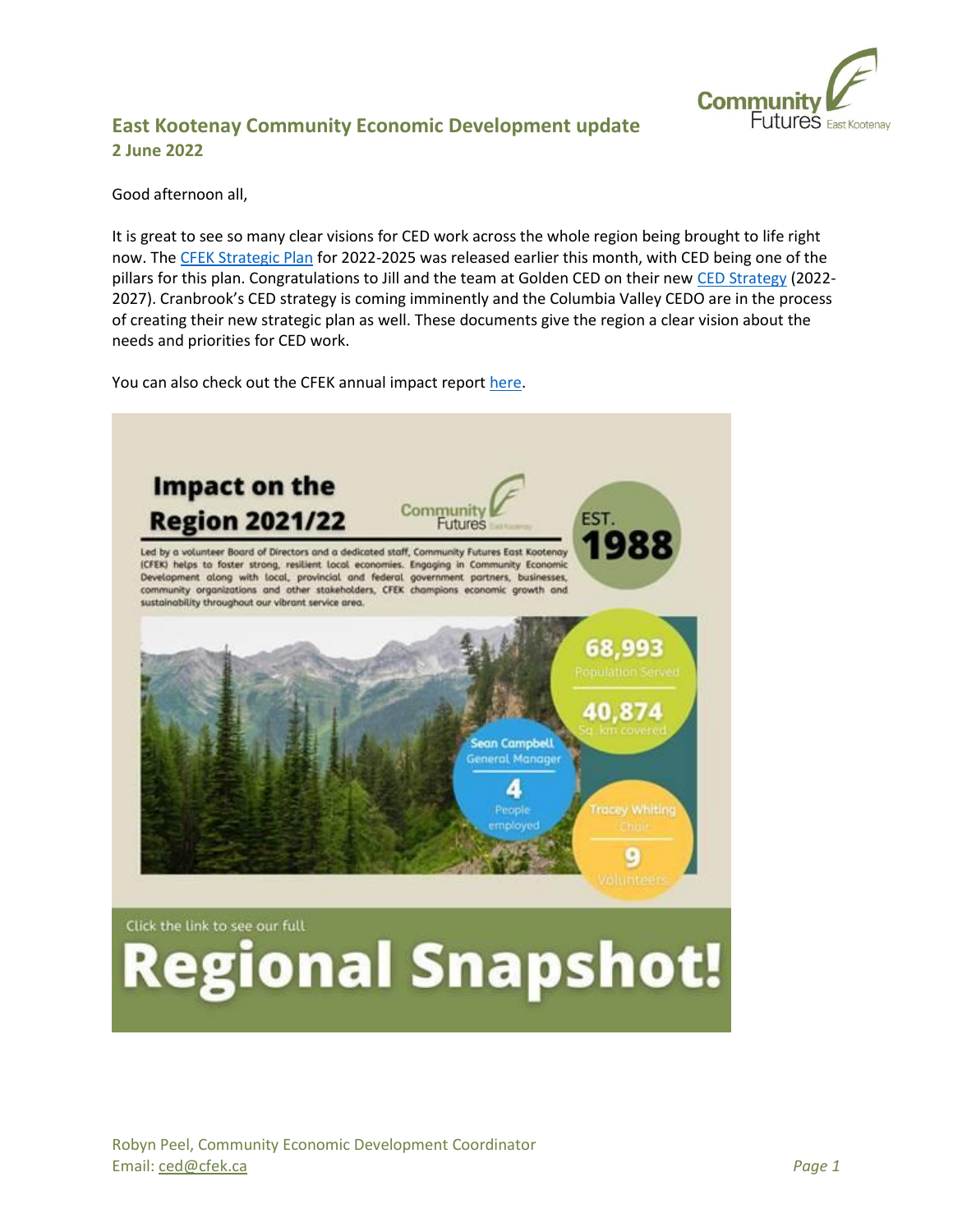

## **CFEK CED GRANT**

CFEK has always had a small budget to support CED grants, but now we are making the process official, transparent and hopefully easy to access for a wide-range of non-profit organizations across the whole region. **Starting today, non-profit and Indigenous organizations within the East Kootenays can apply for funding of up to \$2,000 for projects that support the economic vibrancy and sustainability of communities within the region**. We only have a small fund (\$15,000 for the year) so early application will be beneficial. More information and the application form can be found [on our website.](https://www.cfek.ca/economic-development/) Please share with non-profit organizations working on CED projects in your community.



### **HOUSING**

During Economic Development Week, BCEDA hosted a session by US company Golden Shovel Agency on *Groundbreaking Strategies to Solve the Housing Shortage in Your Community*. You ca[n view the slides](https://3379625.fs1.hubspotusercontent-na1.net/hubfs/3379625/Housing%20Webinar.pdf)  [here,](https://3379625.fs1.hubspotusercontent-na1.net/hubfs/3379625/Housing%20Webinar.pdf) [a recording of the presentation here,](https://bceda-my.sharepoint.com/:f:/g/personal/dwheeldon_bceda_ca/EsYChE3j3eNGoJC6ieaYn-YB6pmg6pK47ug-wZLS5TXrIg?e=75PteU) and you can also download a white paper written by Golden Shovel Agency on Workforce Housing [here.](https://www.goldenshovelagency.com/resource-learning-center/downloadable-ebooks/housing-shortages)

**Invermere** has 30 new affordable units available for families, seniors, and women and children leaving violence. You can read more about the completion of the Invermere Farmhouse projec[t here.](https://news.gov.bc.ca/releases/2022AG0079-000813) And ground is about to be broken on **Sparwood's** [new affordable housing project.](https://www.thefreepress.ca/news/new-housing-for-sparwood-on-the-way/)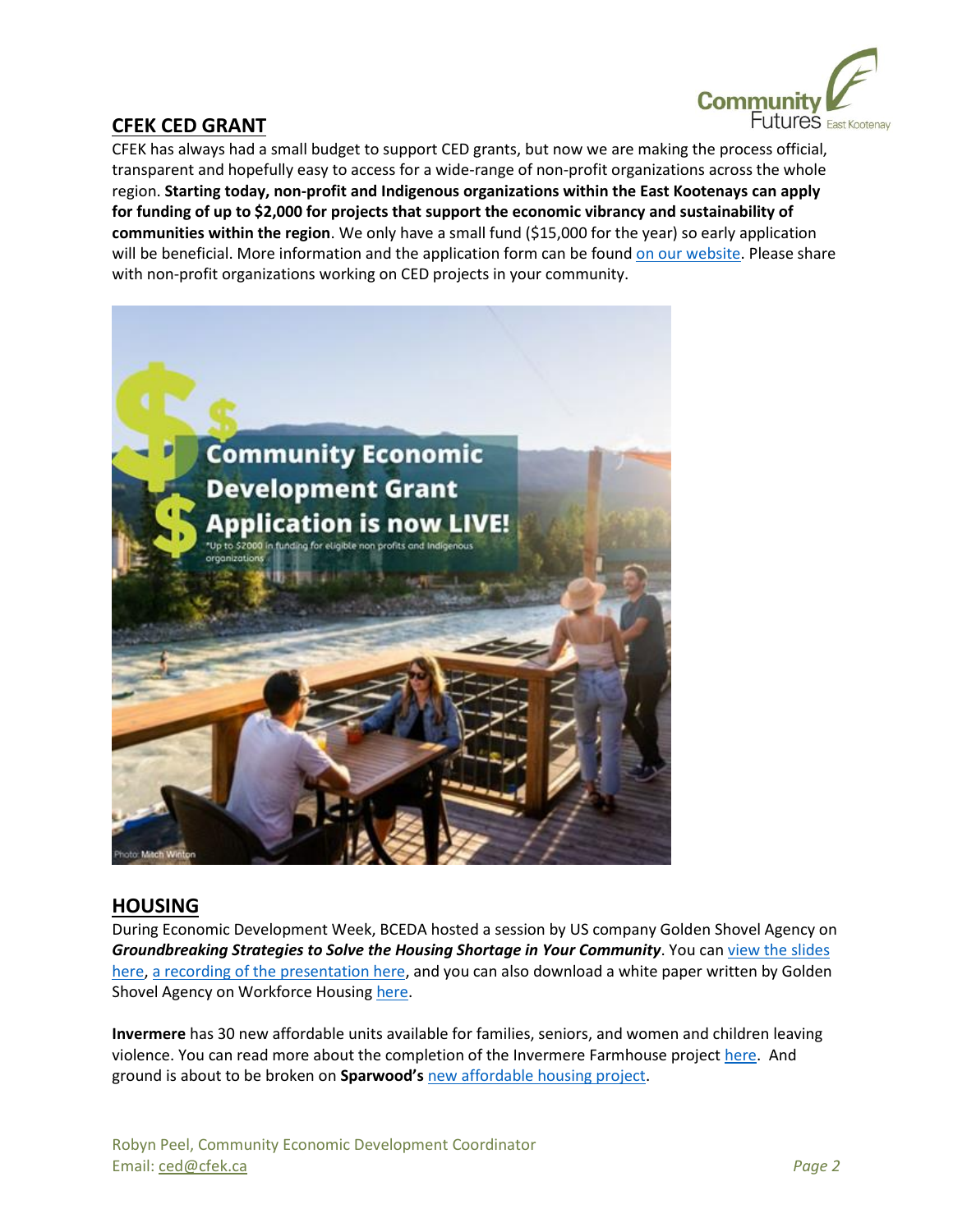

# **CLIMATE**

The provincial government has announced the most strategic investment in local climate action in a decade [\(see the news release here\)](https://news.gov.bc.ca/releases/2022ENV0028-000761). Th[e Local Government Climate Action Program](https://www2.gov.bc.ca/gov/content/environment/climate-change/local-governments/local-government-climate-action-program) provides local governments and Modern Treaty Nations with predictable and stable funding to support the implementation of local climate action that reduces emissions and prepares communities for the impacts of a changing climate.

Community Energy Association are now accepting nominations for the 2022 Climate & Energy Action Awards. [Find out more and apply here.](https://www.communityenergy.ca/awards/) The deadline to apply is 8 July 2022.

## **CHILDCARE**

We had a good discussion at the East Kootenay ECE roundtable that was held on the 30<sup>th</sup> of May. It was great to hear that COTR will have 60 seats for their ECE program starting in September 2022, with more than half being filled by students from within the East Kootenays. This will hopefully start to ease some of the pressures across the region of not having enough trained ECE staff for childcare centres. For more information about what was discussed, see the write-up.



Other childcare news:

- The new spaces stream from the BC Government has opened, with a focus on afterschool care and infant-toddler spaces. Check out the [press release](https://news.gov.bc.ca/releases/2022ECC0039-000859) and th[e webpage.](https://www2.gov.bc.ca/gov/content/family-social-supports/caring-for-young-children/space-creation-funding/childcare-new-spaces-fund)
- The application for the next round of \$10/day daycare centres will be opening mid-June and closing 18 August 2022. We understand priority will be given to applicants from not-for-profit, public, and Indigenous-led organizations operating licensed facilities for children birth to 5 years of age (and multi-age programs), as well as applicants located in communities currently without a \$10 a Day ChildCareBC Centre or with a low proportion of \$10 a Day sites based on child population.
- There is an information session happening on 15 June 2022 regarding the BC PNP programme. This program supports recruitment and retention in the ECE sector, as it assists international and out-of-province ECEs seeking permanent employment and residence in the province. ECEs have been given priority access to apply, which provides a better chance for assessment under the program's criteria. More information will be provided in the coming weeks and the link to register will be available soon on the [BC government engagement webpage.](https://www2.gov.bc.ca/gov/content/family-social-supports/caring-for-young-children/childcarebc-engagement)
- CBT hav[e released information](https://ourtrust.org/child-care-improvements-across-the-basin/) on how they have supported ECEs in the region in the past year.

### **DATA**

- Interior Health have new community health & climate change maps, which aim to help municipalities and organizations to understand climate-sensitive areas that could impact building or expansion projects. [Take a look here.](https://www.interiorhealth.ca/about-ih/community-partners/climate-resiliency-and-planning)
- The Elk Valley Economic Initiative (EVEI) have released their community-specific BR&E reports fo[r Elkford,](https://theelkvalley.ca/wp-content/uploads/2022/05/Elkford-BRE-Report-2021.pdf) [Sparwood](https://theelkvalley.ca/wp-content/uploads/2022/05/Sparwood-BRE-Report-2022.pdf) an[d Fernie.](https://theelkvalley.ca/wp-content/uploads/2022/05/Fernie-BRE-Report-2022.pdf) Congratulations to Taylor and the EVEI Board on these very useful community-specific action plans.

Robyn Peel, Community Economic Development Coordinator Email: [ced@cfek.ca](mailto:ced@cfek.ca) *Page 3*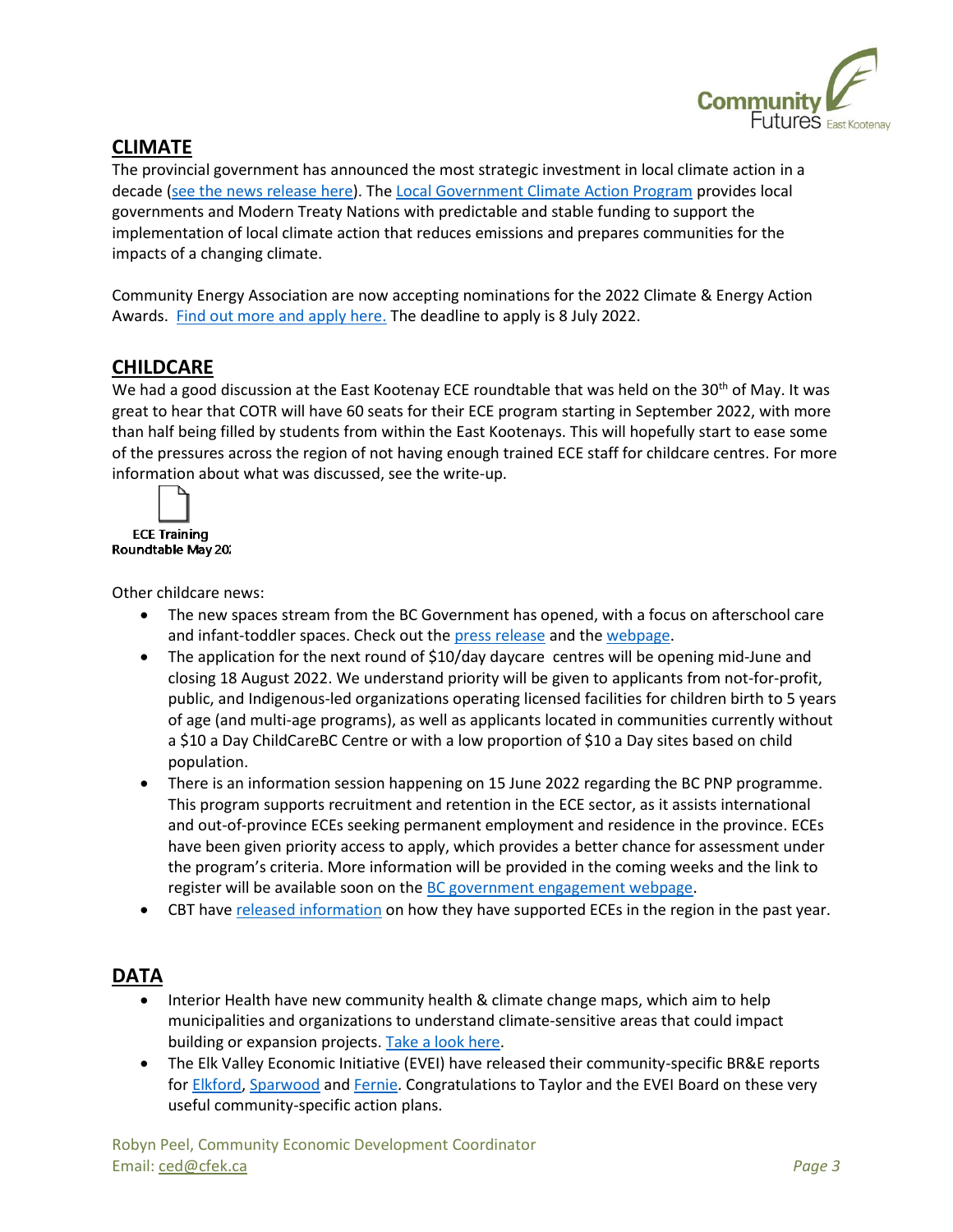

- The provincial government recently released a [press release](https://news.gov.bc.ca/releases/2022CITZ0014-000758) stating that the BC Data Catalogue is new and improved. Make sure to check out the catalogue [here.](https://catalogue.data.gov.bc.ca/)
- StatsCan continue to update their library of Data Literacy Training Initiative Videos. [Check them](https://www.statcan.gc.ca/en/wtc/data-literacy/catalogue)  [out here.](https://www.statcan.gc.ca/en/wtc/data-literacy/catalogue)
- Open North is launching three Communities of Practice. It is open to staff from any local government or Indigenous nation who want to develop the skills and knowledge and collaborate with peers to design and implement projects focused on using data and technology for the common good in their communities. Interested? [Register your interest here.](https://docs.google.com/forms/d/e/1FAIpQLSf0PY-VednVuQn3m6qYYdKxCMC00QfU47AwKcvIZKpnKXAoEA/viewform)
- Don't forget for tourism data, the [go2HR employment tracker](https://www.go2hr.ca/bc-tourism-and-hospitality-labour-market-information-employment-tracker) is a great source of data that is updated monthly. Below you can see a graph from the tracker which shows employment in the tourism sector in the Kootenays is behind rates for the past 2 years. Go2HR have just also recently released their BC Tourism and Hospitality [Labour Market Information \(LMI\) Research](https://go2hr.ca/wp-content/uploads/2022/05/Final-LMI-Report-March-29-2022.pdf)  [Report,](https://go2hr.ca/wp-content/uploads/2022/05/Final-LMI-Report-March-29-2022.pdf) their Tourism and Hospitality [Workforce Profiles for the Kootenays](https://www.go2hr.ca/wp-content/uploads/2022/04/FINAL-WORKFORCE-PROFILE-KOOTENAY.pdf) and thei[r labour](https://www.go2hr.ca/wp-content/uploads/2022/02/BC-LRF-Overview-EXTERNAL-FINAL.pdf)  [recovery framework.](https://www.go2hr.ca/wp-content/uploads/2022/02/BC-LRF-Overview-EXTERNAL-FINAL.pdf) All great sources of information and data on labour need for the tourism industry.



## **BUSINESS UPDATES**

- CFEK hosted a **business continuity planning session** on the 17th of May. You can find the recordin[g here.](https://youtu.be/ruvk9OvOAD4) All the free planning templates and checklists that Colin mentions in the session can be found in the tool, so make sure to register today [\(www.cfbcp.ca\)](http://www.cfbcp.ca/).
- June is **Free Education Month with Small Business BC**. Make sure to share [these events](https://smallbusinessbc.ca/article/june-2022-is-free-education-month/) with businesses in your community.
- WeBC have opened their **One-to-One Mentoring intake**. This program helps entrepreneurs to develop capabilities and skills, manage risk, and achieve their goals. Applications are open until TOMORROW - Friday, 3 June 2022. Learn more and apply at [go.we-bc.ca/1to1Mentoring.](http://go.we-bc.ca/1to1Mentoring)
- KAST's **Investment Readiness Training program** will benefit tech startups who are ready to or already are, raising funds from investors. Successful applicants will learn the fundamentals of seeking investment capital from experienced entrepreneurs. [Find out more here.](https://kast.com/programs/investment-readiness-training/)